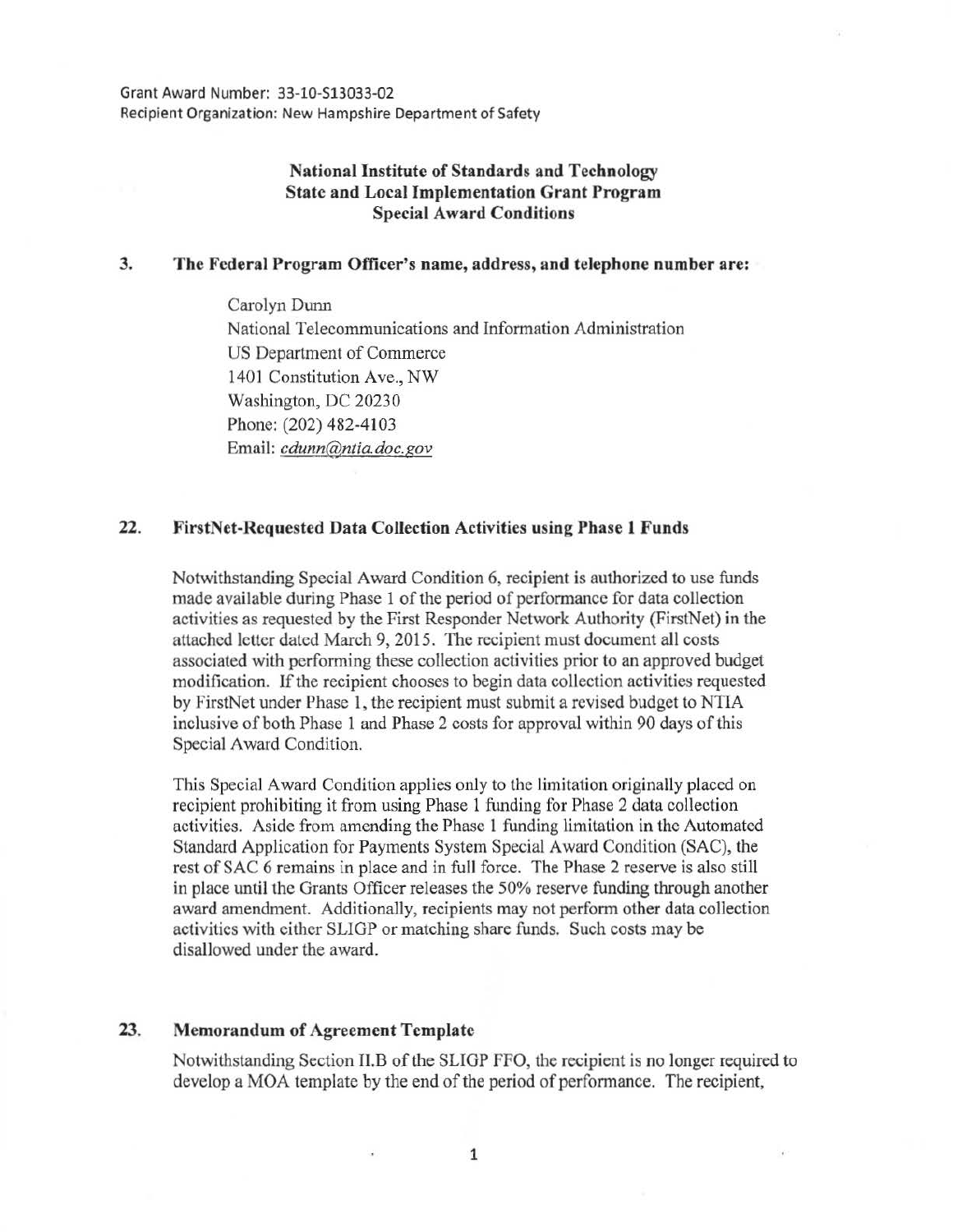#### Grant Award Number: 33-10-513033-02 Recipient Organization: New Hampshire Department of Safety

however, may still charge reasonable and allocable costs of developing a MOA template to the award, if the recipient detennines that developing a standardized MOA is necessary to the project. If the recipient no longer will develop a MOA template, the recipient should notify NTIA in writing. If a revised budget is necessary to move funds initially budgeted for the MOA template development to another object class category, it may be done at the same time as the revised budget for FirstNet-requested data collection activities is submitted.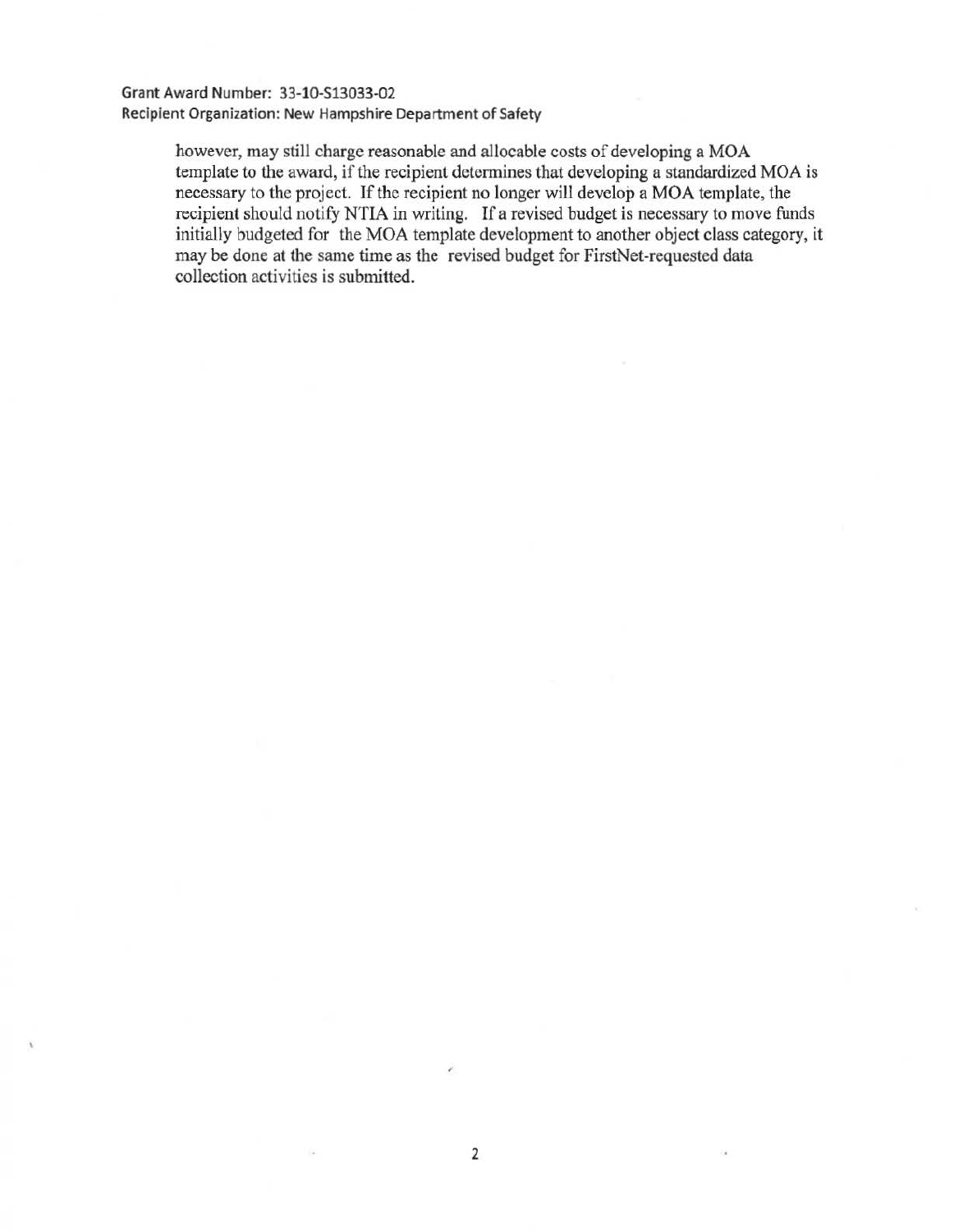

March 9, 2015

The Honorable Lawrence E. Strickling Assistant Secretary for Communications and Information U.S. Department of Commerce 1401 Constitution Avenue, N.W. Washington, D.C. 20230

RE: SLIGP Second Phase- finalized Data Collection Elements

Dear Assistant Secretary Strickling:

The First Responder Network Authority (FirstNet) has confirmed its approach to data collection for the second phase of the State and Local Implementation Grant Program (SLIGP) following meetings with, and the receipt of input from, the State Single Points of Contact (SPOCs). Based on the processes and anticipated timing for the development of the Comprehensive Network Solution(s) Request for Proposal and State Plans for building, operating, and deploying the nationwide public safety broadband network, along with the feedback from many SPOCs, FirstNet has concluded that the attached data collection elements are those that would be useful for the second phase of SLIGP and will pursue accordingly.

The attached data elements are intended to maximize the collection of stakeholder inputs for f irstNet's planning process to help shape the Nationwide Public Safety Broadband Network acquisition and ultimately the State Plans that are delivered to each Governor. In particular, FirstNct will request data from the States on five general topics:

- I) Coverage desired coverage areas and deployment phases
- 2) Users and Operational Areas information on potential user base and their operational areas
- 3) Capacity Planning- information on npplications and data usage
- 4) Current Providers / Procurement information on current service providers, plans, and potential barriers to adoption
- 5) State Plan Decision -documentation of the process and potential barriers for State Plan decision-making

I thank you for your prompt attention to this matter and, as always, look forward to our ongoing partnership on SLIGP endeavors.

Sincerely

TJ Keynedy Active Executive Director First Responder Network Authority

cc: Stephen Fletcher, Associate Administrator for Public Safety National Telecommunications and Information Administration